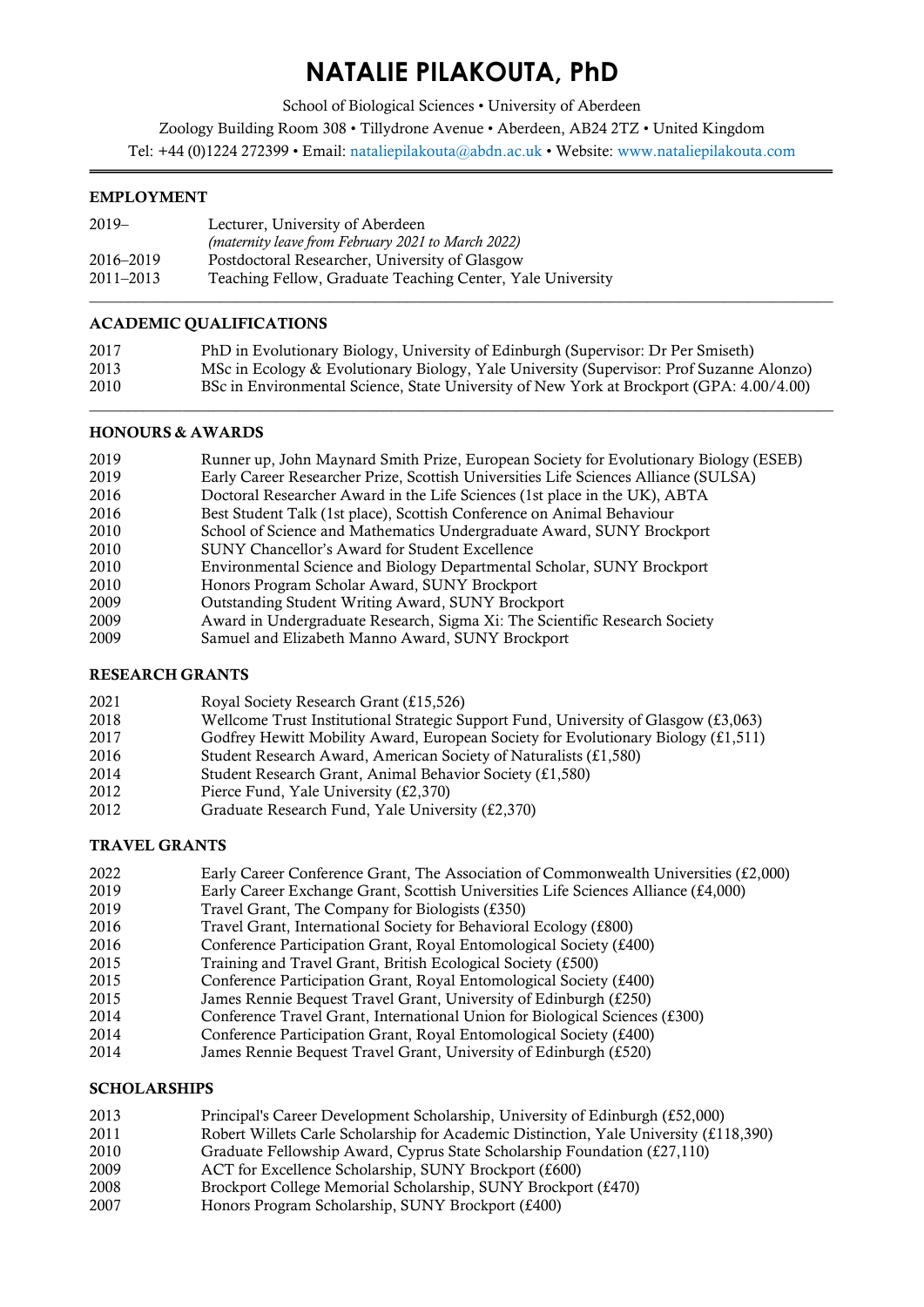## MANUSCRIPTS IN REVIEW OR IN REVISION

[20] Pilakouta N. Parental care is an overlooked driver of variation in inbreeding avoidance among species. In review at Nature Ecology & Evolution.

\_\_\_\_\_\_\_\_\_\_\_\_\_\_\_\_\_\_\_\_\_\_\_\_\_\_\_\_\_\_\_\_\_\_\_\_\_\_\_\_\_\_\_\_\_\_\_\_\_\_\_\_\_\_\_\_\_\_\_\_\_\_\_\_\_\_\_\_\_\_\_\_\_\_\_\_\_\_\_\_\_\_\_\_\_\_\_\_\_\_\_\_\_\_\_\_

- [19] Pilakouta N, Patterson C. Meta-analytic evidence that biparental care is associated with reduced inbreeding depression. In review at PNAS.
- [18] Pilakouta N, O'Donnell PJ, Crespel A, Levet M, Claireaux M, Humble JL, Kristjánsson BK, Skúlason S, Lindström J, Metcalfe NB, Killen SS, Parsons KJ. A warmer environment can reduce sociability in an ectotherm. In review at Global Change Biology.
- [17] Pilakouta N, Baillet N. Temperature alters mating behaviour and mating success: a meta-analysis. In revision for Journal of Animal Ecology (preprint available at https://doi.org/10.1101/2022.05.11.491542).
- [16] Pilakouta N, Humble JL, Hill IDC, Killen SS, Kristjánsson BK, Skúlason S, Lindström J, Metcalfe NB, Parsons KJ (2020) Testing the predictability of morphological evolution in contrasting thermal environments. In revision for Evolution (preprint available at [https://doi.org/10.1101/609933\)](https://doi.org/10.1101/609933).
- [15] Pilakouta N, Killen SS, Kristjánsson BK, Skúlason S, Lindström J, Metcalfe NB, Parsons KJ (2020) Temperature preference does not evolve in sticklebacks despite multigenerational exposure to elevated temperatures. In revision for Journal of Evolutionary Biology (preprint available at [https://doi.org/10.1101/615005\)](https://doi.org/10.1101/615005).

#### JOURNAL ARTICLES

- [14] Pilakouta N, Alund M (2021) Sexual selection and environmental change: what do we know and what comes next? Current Zoology 67:293-298.
- [13] Campbell CS, Adams CE, Bean CW, Pilakouta N, Parsons KJ (2021) Evolvability under climate change: bone development and shape plasticity are heritable and correspond with performance in Arctic charr (*Salvelinus alpinus*). Evolution & Development 23:333-350.
- [12] Pilakouta N, Killen SS, Kristjánsson BK, Skúlason S, Lindström J, Metcalfe NB, Parsons KJ (2020) Multigenerational exposure to elevated temperatures leads to a reduction in standard metabolic rate in the wild. Functional Ecology 34:1205-1214.
- [11] Parsons KJ, McWhinnie K, Pilakouta N, Walker L (2019) Does phenotypic plasticity initiate developmental bias? Evolution & Development 22:56-70.
- [10] Pilakouta N, Hanlon EJH, Smiseth PT (2018) Biparental care is more than the sum of its parts: evidence for synergistic effects on offspring fitness. Proceedings of the Royal Society B 285:20180875.
- [9] Pilakouta N, Smiseth PT (2017) Female mating preferences for outbred versus inbred males are conditional upon the female's own inbreeding status. Animal Behaviour 123:369–374.
- [8] Pilakouta N, Correa MA, Alonzo SH (2017) Predation risk influences heterospecific mating preference in the green swordtail. Ethology 123:95–104.
- [7] Pilakouta N, Smiseth PT (2016) Maternal effects alter the severity of inbreeding depression in the offspring. Proceedings of the Royal Society B 283:20161023.
- [6] Pilakouta N, Halford C, Racz R, Smiseth PT (2016) Effects of contest experience and contest outcome on female reproductive decisions and offspring fitness. American Naturalist 188:319–328.
- [5] Pilakouta N, Sieber D, Smiseth PT (2016) Sibling competition does not exacerbate inbreeding depression in the burying beetle *Nicrophorus vespilloides*. Journal of Evolutionary Biology 29:704–710.
- [4] Pilakouta N, Richardson J, Smiseth PT (2016) If you eat, I eat: resolution of sexual conflict over feeding from a shared resource. Animal Behaviour 111:175–180.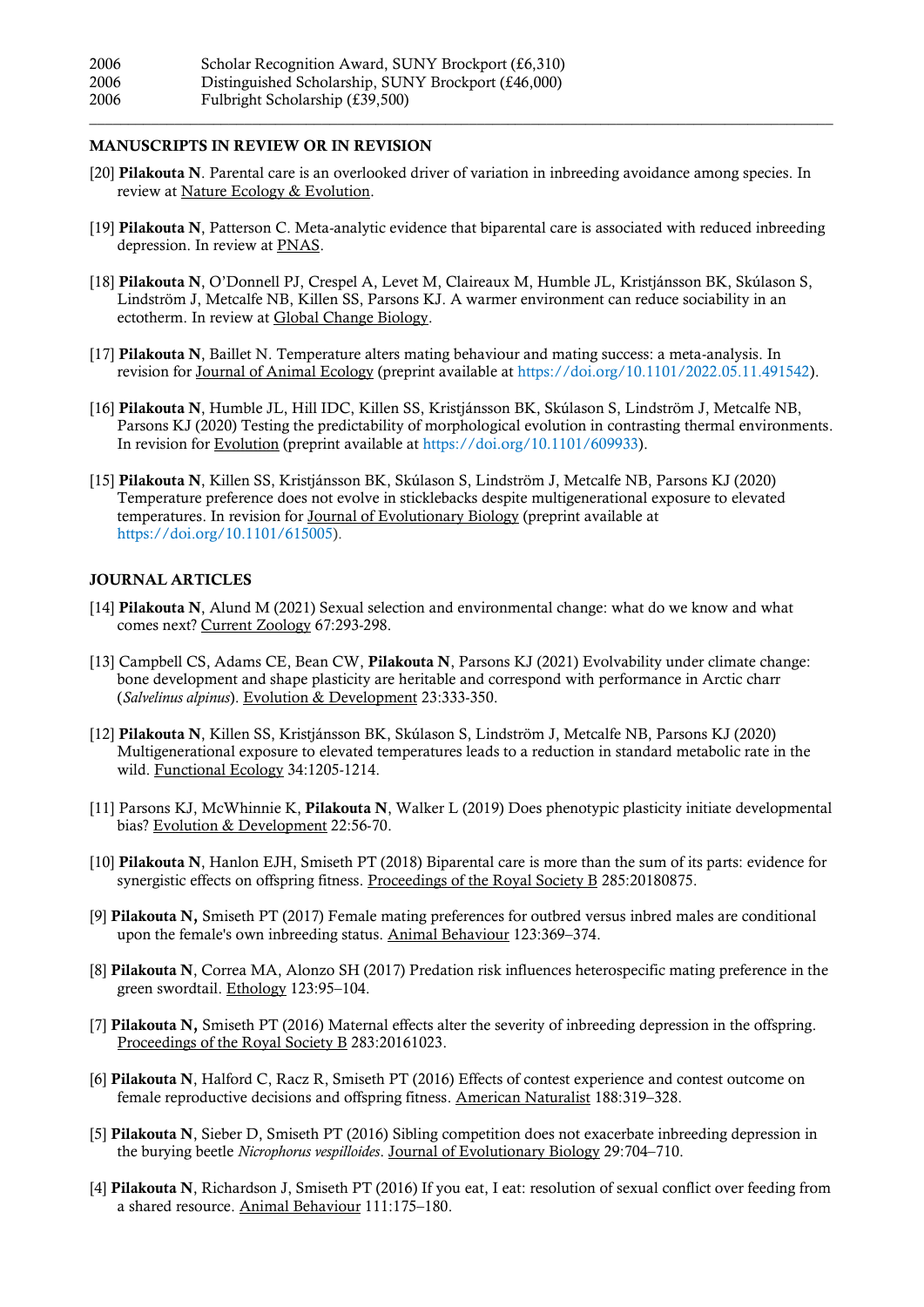- [3] Pilakouta N, Jamieson S, Moorad JA, Smiseth PT (2015) Parental care buffers against inbreeding depression in burying beetles. Proceedings of the National Academy of Sciences 112:8031–8035.
- [2] Pilakouta N, Richardson J, Smiseth PT (2015) State-dependent cooperation in burying beetles: parents adjust their contribution towards care based on both their own and their partner's size. Journal of Evolutionary Biology 28:1965–1974.
- [1] Pilakouta N, Alonzo SH (2014) Predator exposure leads to a short-term reversal in female mate preferences in the green swordtail, *Xiphophorus helleri*. Behavioral Ecology 25:306–312.

#### POPULAR SCIENCE ARTICLES

Pilakouta N (2018) Are two parents better than one? Yes, but only if you're a burying beetle. The Conversation. \_\_\_\_\_\_\_\_\_\_\_\_\_\_\_\_\_\_\_\_\_\_\_\_\_\_\_\_\_\_\_\_\_\_\_\_\_\_\_\_\_\_\_\_\_\_\_\_\_\_\_\_\_\_\_\_\_\_\_\_\_\_\_\_\_\_\_\_\_\_\_\_\_\_\_\_\_\_\_\_\_\_\_\_\_\_\_\_\_\_\_\_\_\_\_\_

#### PLENARY TALKS

- European Meeting for PhD Students in Evolutionary Biology (EMPSEB), Ireland
- British Ecological Society (BES) Undergraduate Summer School, UK

#### INVITED SEMINARS

| 2022 |  | University College Cork (UCC), Ireland |
|------|--|----------------------------------------|
|      |  |                                        |

- University of St Andrews, UK (*cancelled due to COVID-19*)
- Uppsala University, Sweden
- 2019 University of Illinois Urbana–Champaign, USA
- University of Edinburgh, UK
- James Hutton Institute, UK
- 2019 **12019** University of Glasgow, UK<br>2018 **12018** Swiss Federal Institute of A
- Swiss Federal Institute of Aquatic Science and Technology (Eawag), Switzerland
- University of Stirling, UK

## INTERNAL SEMINARS

- University of Aberdeen, UK
- University of Glasgow, UK
- University of Glasgow, UK
- University of Glasgow, UK
- University of Edinburgh, UK
- University of Edinburgh, UK
- University of Edinburgh, UK
- Yale University, USA
- Yale University, USA

# CONFERENCE PRESENTATIONS

- International Society for Behavioral Ecology
- Association for the Study of Animal Behaviour (ASAB) Winter Meeting (virtual)
- British Ecological Society (BES) Meeting (virtual)
- European Society for Evolutionary Biology (ESEB) Meeting, Turku, Finland
- Society for Experimental Biology (SEB) Meeting, Seville, Spain
- Association for the Study of Animal Behaviour (ASAB) Easter Meeting, York, UK
- International Conference on Stickleback Behavior and Evolution, Kyoto, Japan
- Association for the Study of Animal Behaviour (ASAB) Winter Meeting, London, UK
- European Society for Evolutionary Biology (ESEB) Meeting, Groningen, The Netherlands
- International Society for Behavioral Ecology (ISBE) Meeting, Exeter, UK
- Scottish Conference on Animal Behaviour (SCAB), Stirling, UK
- European Society for Evolutionary Biology (ESEB) Meeting, Lausanne, Switzerland
- European Meeting for PhD Students in Evolutionary Biology (EMPSEB), Stirling, UK
- Scottish Conference on Animal Behaviour (SCAB), St Andrews, UK
- European Meeting for PhD Students in Evolutionary Biology (EMPSEB), Belgium
- Ecology and Behaviour Meeting, Montpellier, France
- Scottish Conference on Animal Behaviour (SCAB), Edinburgh, UK \_\_\_\_\_\_\_\_\_\_\_\_\_\_\_\_\_\_\_\_\_\_\_\_\_\_\_\_\_\_\_\_\_\_\_\_\_\_\_\_\_\_\_\_\_\_\_\_\_\_\_\_\_\_\_\_\_\_\_\_\_\_\_\_\_\_\_\_\_\_\_\_\_\_\_\_\_\_\_\_\_\_\_\_\_\_\_\_\_\_\_\_\_\_\_\_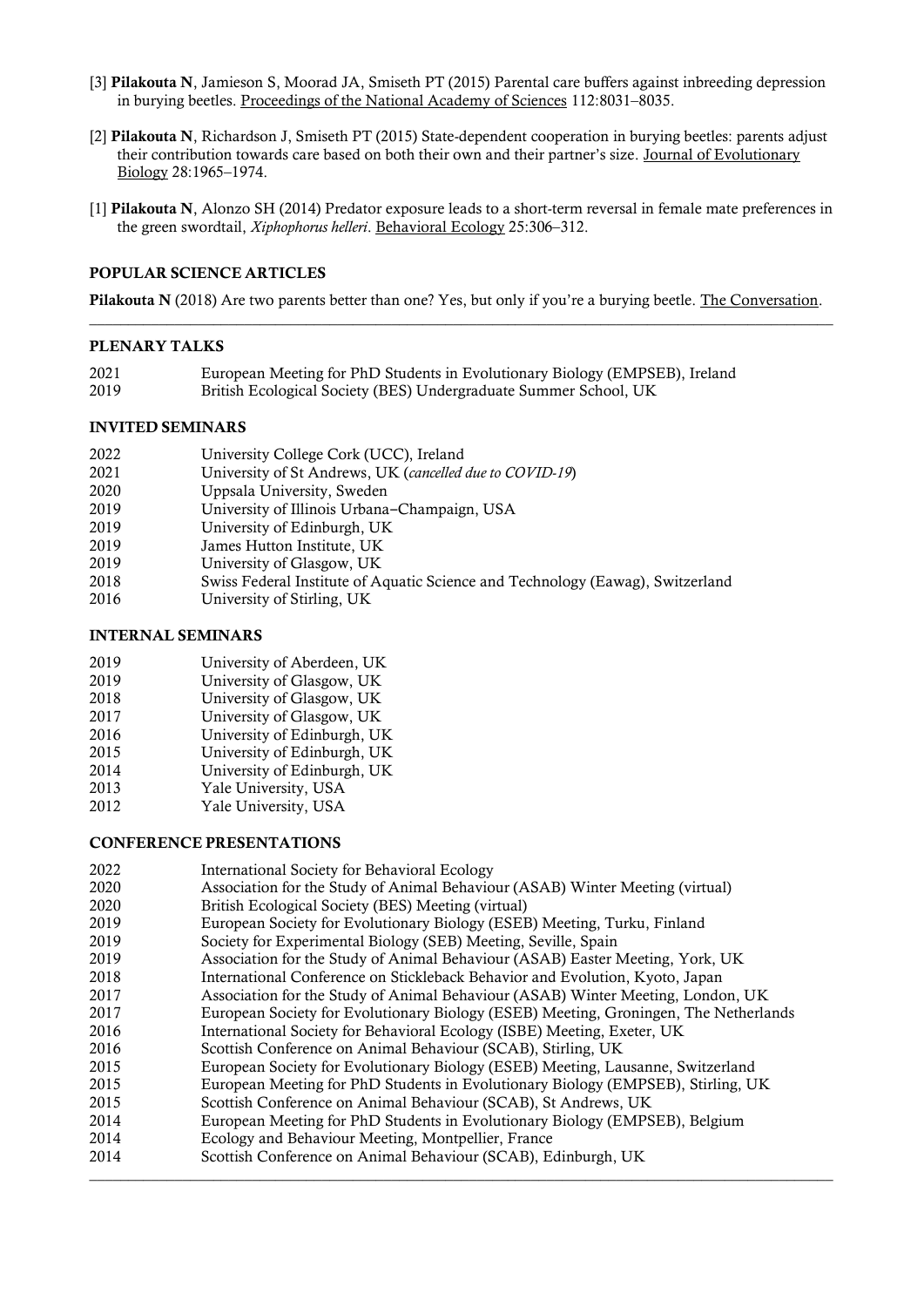#### SELECTED PRESS COVERAGE

Edinburgh Evening News EurekAlert Evening Times Financial Times Herald Sun Metro News Letter

## RADIO INTERVIEWS

BBC World Service – Newsday BBC Good Morning Scotland UBC1 Radio

\_\_\_\_\_\_\_\_\_\_\_\_\_\_\_\_\_\_\_\_\_\_\_\_\_\_\_\_\_\_\_\_\_\_\_\_\_\_\_\_\_\_\_\_\_\_\_\_\_\_\_\_\_\_\_\_\_\_\_\_\_\_\_\_\_\_\_\_\_\_\_\_\_\_\_\_\_\_\_\_\_\_\_\_\_\_\_\_\_\_\_\_\_\_\_\_

Science Daily Science News Science Newsline ScienMag

Scottish Daily Mail The Australian The Health Site

The Herald

The Sun

The Daily Telegraph The Press and Journal

Western Morning News

The Sunday Post The Times

## EDITORIAL WORK & PEER REVIEW

#### Editorial Boards

Current Zoology, Guest Editor (2020–2021) Functional Ecology, Associate Editor (2020–)

## Peer Review – Journal Articles

- American Naturalist Animal Behaviour Behavioral Ecology Behavioral Ecology and Sociobiology Conservation Physiology Current Zoology Ecological Entomology Ecology and Evolution Entomologia Experimentalis et Applicata Environmental Pollution Ethology Evolution Evolution Letters Evolutionary Biology
- Frontiers in Zoology Functional Ecology Global Ecology and Biogeography **Heredity** Journal of Animal Ecology Journal of Comparative Physiology B Journal of Evolutionary Biology Journal of Fish Biology Oikos PLOS One PNAS Proceedings of the Royal Society B Royal Society Open Science The Science of Nature

#### Peer Review – Research Grants

British Ecological Society French National Research Agency (ANR) Leverhulme Trust Natural Sciences and Engineering Research Council of Canada (NSERC)

#### STUDENT SUPERVISION

| 2022      | Co-supervisor, Ava Searles (Master's student at University of Lincoln)                    |
|-----------|-------------------------------------------------------------------------------------------|
| 2021      | Supervisor, Charlotte Malcolm (undergraduate student), University of Aberdeen             |
| 2021      | Supervisor, Stamatia Zafeiri (undergraduate student), University of Aberdeen              |
| $2020 -$  | Supervisor, Karendeep Sidhu (PhD student), University of Aberdeen                         |
| 2020      | Supervisor, Charlotte Patterson (undergraduate student), University of Aberdeen           |
| 2020      | Supervisor, Nikki Watt (undergraduate student), University of Aberdeen                    |
| 2020      | Supervisor, Anais Baillet (visiting Master's student), University of Aberdeen             |
| 2019      | Supervisor, Moray Swanson (undergraduate student), University of Glasgow                  |
| 2019      | Supervisor, Susanne Krabbendam (undergraduate student), University of Glasgow             |
| 2019      | Supervisor, Patrick O'Donnell (undergraduate student), University of Glasgow              |
| 2018      | Supervisor, Jessica Curle (Nuffield Foundation work placement), University of Glasgow     |
| 2018      | Supervisor, Ashleigh Campbell (Nuffield Foundation work placement), University of Glasgow |
| 2018      | Co-supervisor, Laura Downie (Master's student), University of Glasgow                     |
| 2018-2019 | Co-supervisor, Deborah Davy (undergraduate student), University of Glasgow                |
| 2017-2018 | Supervisor, William Wood (Master's student), University of Glasgow                        |
| 2017-2018 | Supervisor, Isabel Baruque Fisk (undergraduate student), University of Glasgow            |
| 2016-2017 | Co-supervisor, Timothy Ho (undergraduate student), University of Glasgow                  |
| 2016      | Co-supervisor, Beth Hanlon (undergraduate student), University of Edinburgh               |

\_\_\_\_\_\_\_\_\_\_\_\_\_\_\_\_\_\_\_\_\_\_\_\_\_\_\_\_\_\_\_\_\_\_\_\_\_\_\_\_\_\_\_\_\_\_\_\_\_\_\_\_\_\_\_\_\_\_\_\_\_\_\_\_\_\_\_\_\_\_\_\_\_\_\_\_\_\_\_\_\_\_\_\_\_\_\_\_\_\_\_\_\_\_\_\_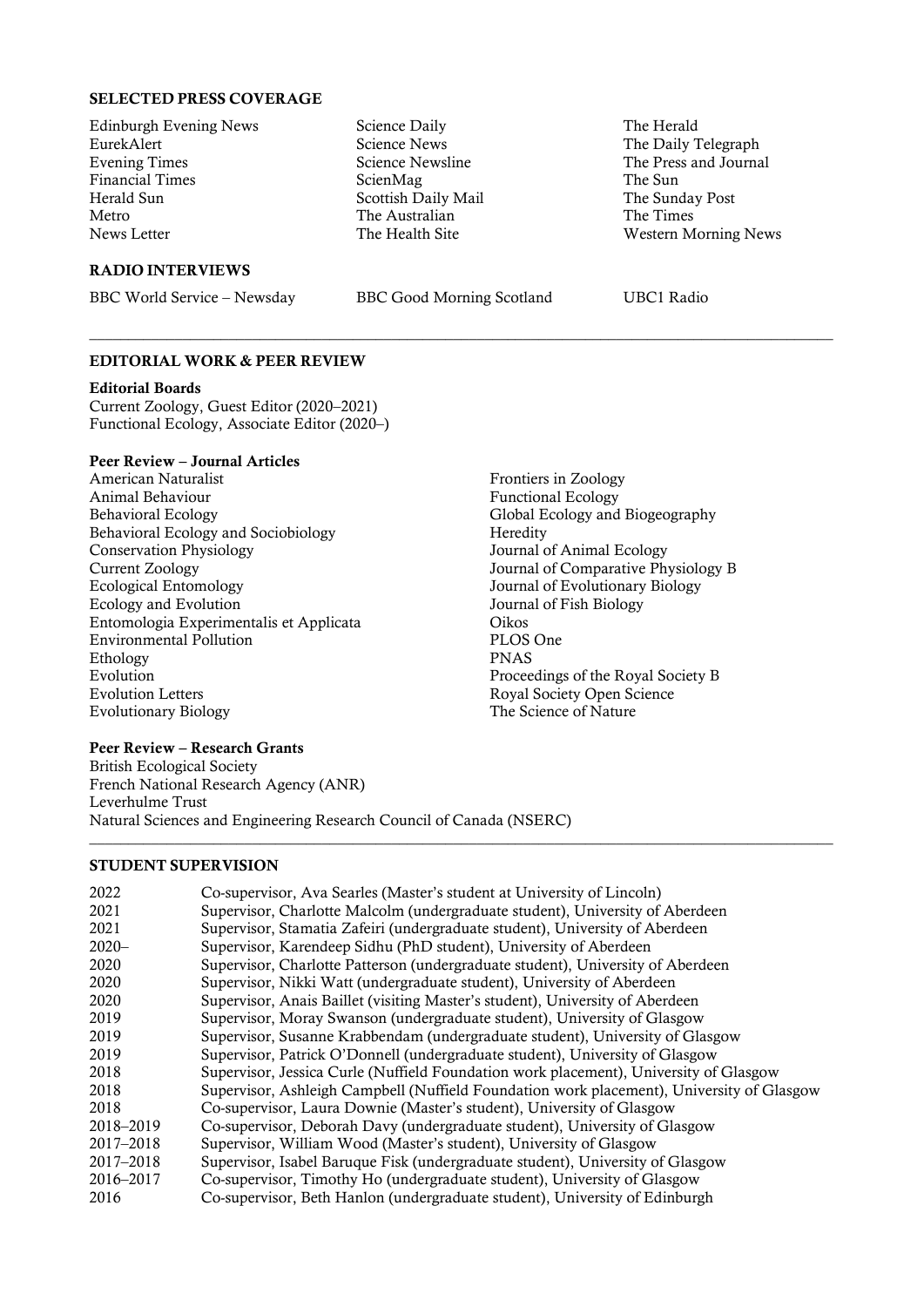| 2015      | Co-supervisor, Rita Racz (visiting PhD student), University of Edinburgh          |
|-----------|-----------------------------------------------------------------------------------|
| 2015      | Co-supervisor, Daniel Sieber (undergraduate student), University of Edinburgh     |
| 2014–2015 | Co-supervisor, Cerian Halford (undergraduate student), University of Edinburgh    |
| 2014      | Co-supervisor, Jon Richardson (undergraduate student), University of Edinburgh    |
| 2014      | Co-supervisor, Seonaidh Jamieson (undergraduate student), University of Edinburgh |
| 2014      | Co-supervisor, Tom Ratz (visiting Master's student), University of Edinburgh      |
| 2012–2013 | Co-supervisor, Maria Correa (undergraduate student), Yale University              |

## POSTGRADUATE EXAMINATION

| $2022-$   | Adviser for PhD thesis (Jodie Young), University of Aberdeen             |
|-----------|--------------------------------------------------------------------------|
| 2020–2022 | Adviser for PhD thesis (Alexandra Jebb), University of Aberdeen          |
| $2020 -$  | Adviser for PhD thesis (Anders Poulsen Charmouh), University of Aberdeen |
| $2020 -$  | Adviser for PhD thesis (Ieuan Jones), University of Aberdeen             |
| 2019      | Internal examiner for PhD thesis (Aoife Leonard), University of Aberdeen |
|           |                                                                          |

## TEACHING EXPERIENCE

| 2021          | Course Coordinator, Advanced Behavioural Ecology, University of Aberdeen         |
|---------------|----------------------------------------------------------------------------------|
| 2021          | Course Contributor, Environmental Physiology, University of Aberdeen             |
| 2020          | Course Coordinator, Advanced Behavioural Ecology, University of Aberdeen         |
| 2020          | Course Contributor, Field Skills in Animal Behaviour, University of Aberdeen     |
| 2020          | Course Contributor, Principles in Animal Physiology, University of Aberdeen      |
| 2019          | Guest Lecturer, Behavioural Ecology, University of Glasgow                       |
| 2018          | Marker, Zoology MRes Programme, University of Glasgow                            |
| 2018          | Guest Lecturer, Behavioural Ecology, University of Glasgow                       |
| 2017          | Guest Lecturer, Vertebrate Life, University of Glasgow                           |
| 2016          | Guest Lecturer, Behavioural Ecology, University of Edinburgh                     |
| 2015          | Teaching Assistant, Demonstrator Induction Course, University of Edinburgh       |
| 2014–2016     | Demonstrator, Behavioural Ecology, University of Edinburgh                       |
| 2013-2015     | Marker, Origin and Diversity of Life, University of Edinburgh                    |
| 2013-2014     | Demonstrator, Origin and Diversity of Life, University of Edinburgh              |
| 2013          | Teaching Fellow, Introduction to Evolution and Ecology, Yale University          |
| $2011 - 2012$ | Teaching Fellow, Principles of Evolution, Ecology, and Behavior, Yale University |
| 2011          | Teaching Fellow, Animal Behavior, Yale University                                |
| 2007-2008     | Teaching Assistant, College Chemistry I, SUNY Brockport                          |

# TEACHING WORKSHOPS & SEMINARS ATTENDED

| 2020 | Learning & Teaching in Higher Education, University of Aberdeen            |
|------|----------------------------------------------------------------------------|
| 2019 | Research-led Teaching in the Life Sciences, University of Glasgow          |
| 2016 | Designing Courses, University of Edinburgh                                 |
| 2016 | Designing and Delivering Lectures, University of Edinburgh                 |
| 2016 | Introduction to Academic Practice, University of Edinburgh                 |
| 2015 | Interactive & Flipped Lectures in the Biosciences, University of Edinburgh |
| 2013 | Teaching Forum: Online Teaching & Student Learning, Yale Teaching Center   |
| 2011 | Changing the Way We Teach Undergraduate Biology, Yale Teaching Center      |

- 
- 2011 Preparing Future Science Faculty (lecture series), Yale Teaching Center<br>2011 Teaching Writing (workshop series), Yale College Writing Center Teaching Writing (workshop series), Yale College Writing Center

# TEACHING WORKSHOPS & SEMINARS DELIVERED

- 2013 Teaching with Technology, Yale Teaching Center<br>2013 Lecture Observation Series. Yale Teaching Center
- Lecture Observation Series, Yale Teaching Center
- Science Education Journal Club, Yale Teaching Center
- 2012 Leading Effective Discussions in the Classroom, Yale Teaching Center<br>2011–2013 Fundamentals of Teaching in the Sciences (workshop series), Yale Teach
- Fundamentals of Teaching in the Sciences (workshop series), Yale Teaching Center
- 2011, 2012 Leading Effective Review Sessions, Yale Teaching Center
- Engaging Students in the Science Classroom, Yale Teaching Center

# TEACHING ACCREDITATION

- Associate Fellow, UK Higher Education Academy
- Certificate in College Teaching Preparation, Yale University